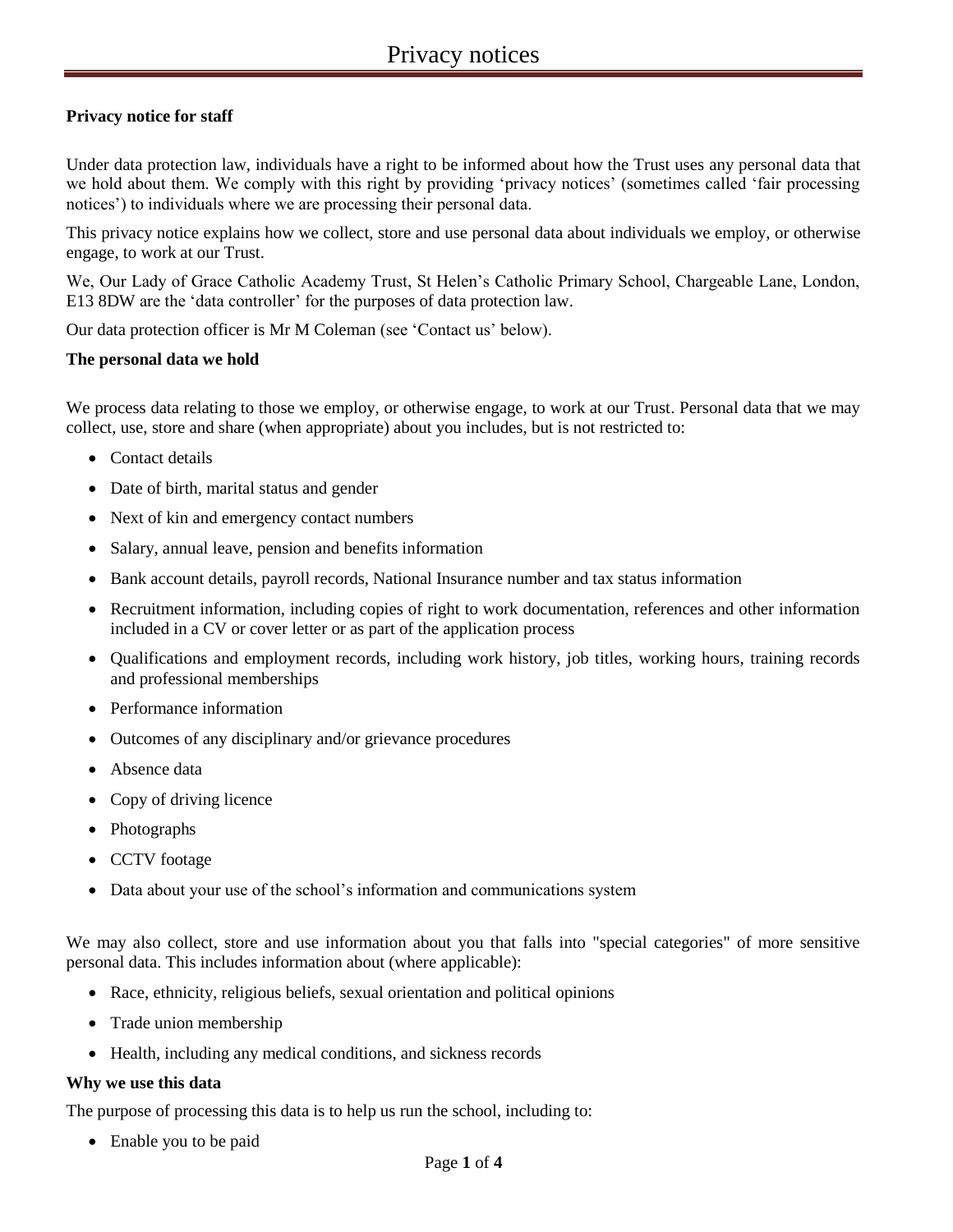- Facilitate safe recruitment, as part of our safeguarding obligations towards pupils
- Support effective performance management
- Inform our recruitment and retention policies
- Allow better financial modelling and planning
- Enable ethnicity and disability monitoring
- Improve the management of workforce data across the sector
- Support the work of the School Teachers' Review Body

### **Our lawful basis for using this data**

We only collect and use personal information about you when the law allows us to. Most commonly, we use it where we need to:

- Fulfil a contract we have entered into with you
- Comply with a legal obligation
- Carry out a task in the public interest

Less commonly, we may also use personal information about you where:

- You have given us consent to use it in a certain way
- We need to protect your vital interests (or someone else's interests)

Where you have provided us with consent to use your data, you may withdraw this consent at any time. We will make this clear when requesting your consent, and explain how you go about withdrawing consent if you wish to do so.

Some of the reasons listed above for collecting and using personal information about you overlap, and there may be several grounds which justify the school's use of your data.

### **Collecting this information**

While the majority of information we collect from you is mandatory, there is some information that you can choose whether or not to provide to us.

Whenever we seek to collect information from you, we make it clear whether you must provide this information (and if so, what the possible consequences are of not complying), or whether you have a choice.

### **How we store this data**

We create and maintain an employment file for each staff member. The information contained in this file is kept secure and is only used for purposes directly relevant to your employment.

Once your employment with us has ended, we will retain this file and delete the information in it in accordance with our Records Management Policy.

A copy of our Records Management Policy is available on request from the school.

### **Data sharing**

We do not share information about you with any third party without your consent unless the law and our policies allow us to do so.

Where it is legally required, or necessary (and it complies with data protection law) we may share personal information about you with: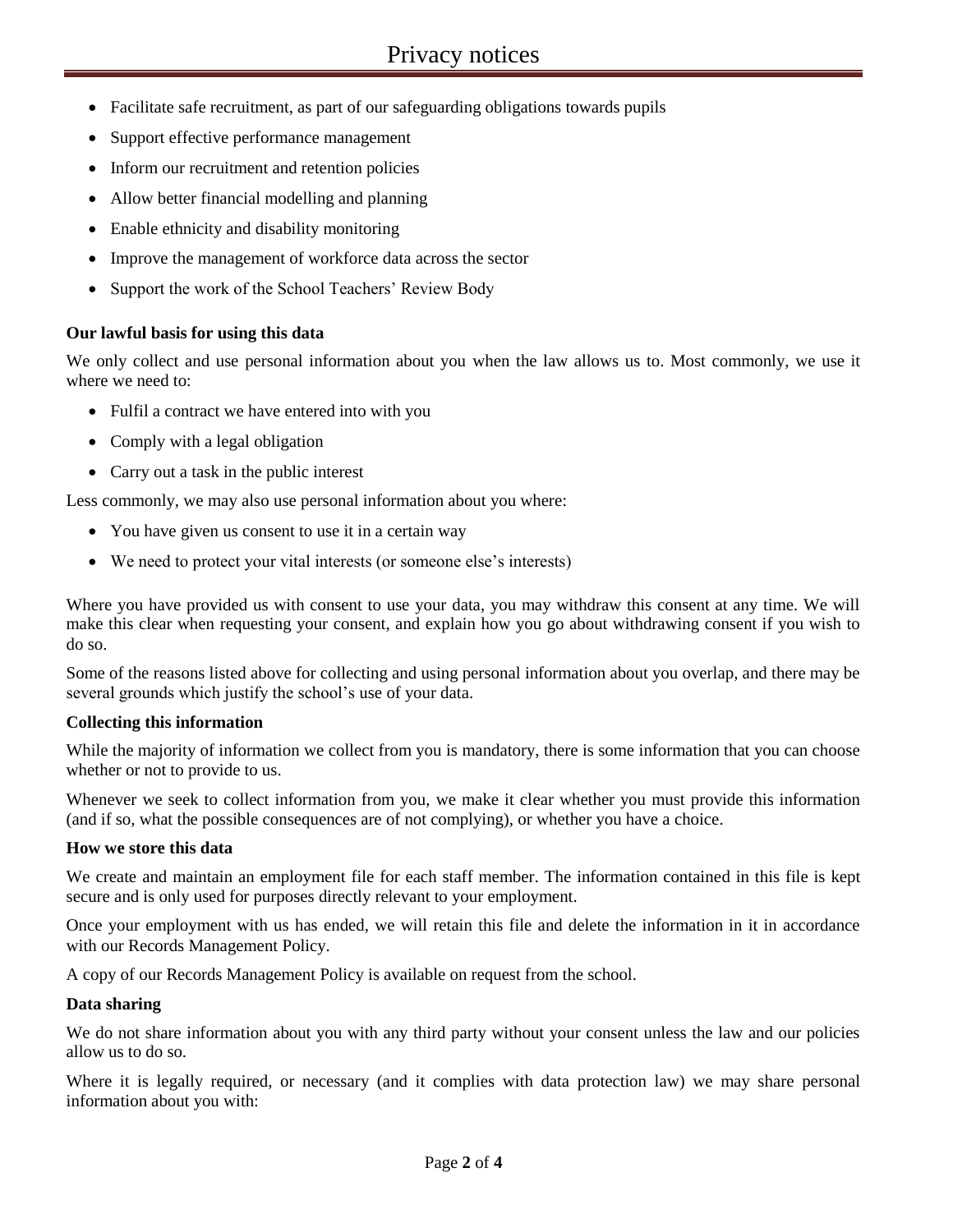- Our local authority to meet our legal obligations to share certain information with it, such as safeguarding concerns and exclusions
- The Department for Education to meet our legal obligations to share certain information with it, such as safeguarding concerns and exclusions
- Your family and representatives to meet our legal obligations to share certain information with it, such as safeguarding concerns and health
- Educators and examining bodies to enable them to provide the service we have contracted them for
- Our regulators Ofsted, Diocese of Brentwood - to meet our legal obligations to share certain information with it, such as safeguarding concerns and exclusions
- Suppliers and service providers to enable them to provide the service we have contracted them for
- Financial organisations to enable them to provide the service we have contracted them for
- Central and local government to meet our legal obligations to share certain information with it, such as safeguarding concerns and exclusions
- Our auditors to enable them to provide the service we have contracted them for
- Survey and research organisations to enable them to provide the service we have contracted them for
- Trade unions and associations to meet our legal obligations to share certain information with it
- Health authorities to meet our legal obligations to share certain information with it, such as safeguarding concerns
- Security organisations to enable them to provide the service we have contracted them for
- Health and social welfare organisations to meet our legal obligations to share certain information with it, such as safeguarding concerns and exclusions
- Professional advisers and consultants to enable them to provide the service we have contracted them for
- Charities and voluntary organisations to enable them to provide the service we have contracted them for
- Police forces, courts, tribunals to meet our legal obligations to share certain information with it, such as safeguarding concerns and exclusions
- Professional bodies to enable them to provide the service we have contracted them for
- Employment and recruitment agencies Facilitate safe recruitment, as part of our safeguarding obligations towards pupils

### **Transferring data internationally**

Where we transfer personal data to a country or territory outside the European Economic Area, we will do so in accordance with data protection law.

### **Your rights**

#### **How to access personal information we hold about you**

Individuals have a right to make a **'subject access request'** to gain access to personal information that the Trust holds about them.

If you make a subject access request, and if we do hold information about you, we will:

Give you a description of it